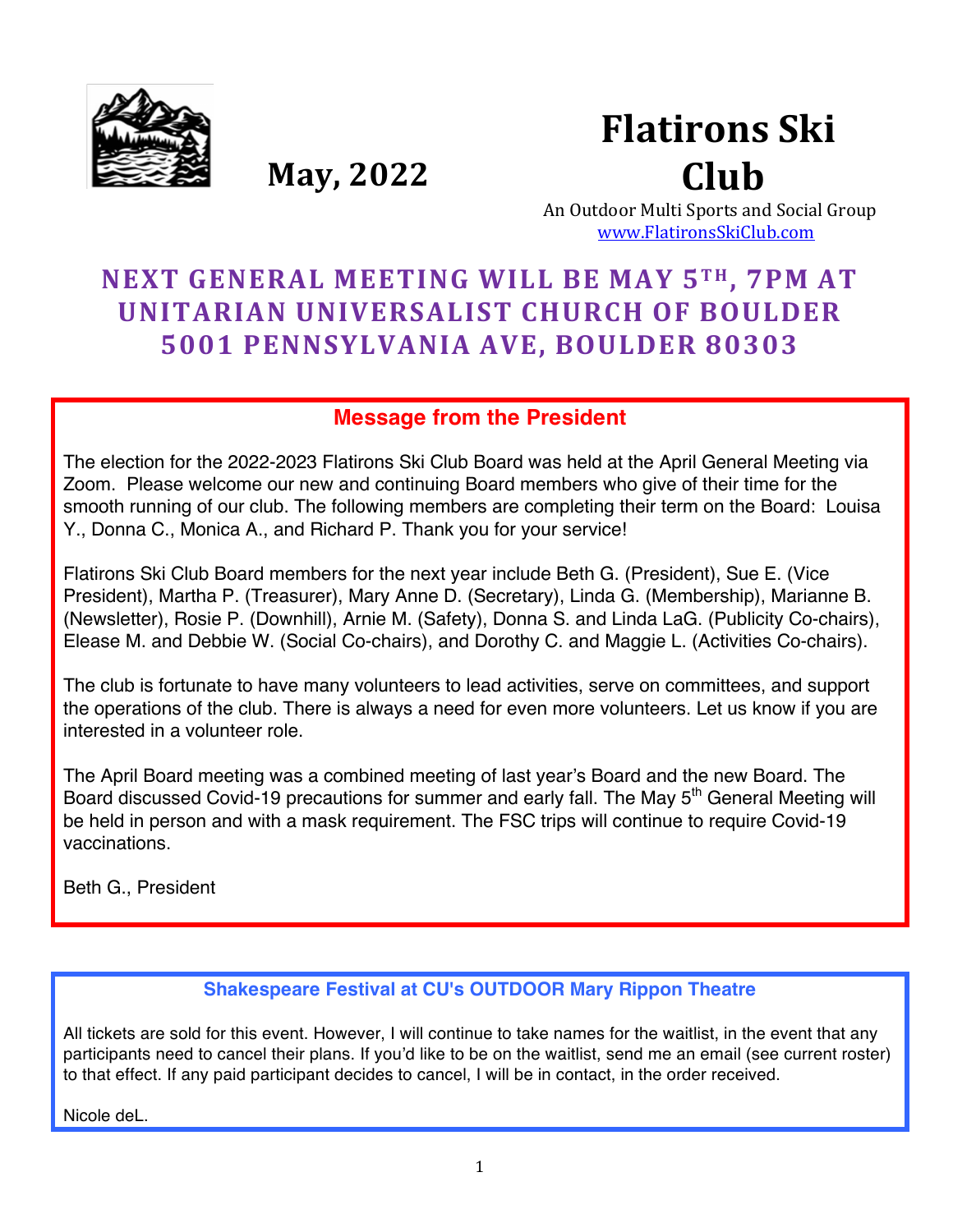**Reminder:** please make the checks out to Flatirons Ski Club, not the trip leader.

Thanks, Martha P.

## **ACTIVITIES**

Since we are meeting in person for the May General Meeting, we are including a form for summer trips signup in this newsletter. Please print the form, fill it out for trips you want to go on and bring your checkbook for deposit. If you do not have a printer we will have copies for you. You will be provided with additional instructions at the meeting. Any questions, contact Dorothy C. (activities)

| <b>ROOMMATE PREFERENCE(S):</b>                                                                                                                                                                                                                                                                                                                                               |
|------------------------------------------------------------------------------------------------------------------------------------------------------------------------------------------------------------------------------------------------------------------------------------------------------------------------------------------------------------------------------|
|                                                                                                                                                                                                                                                                                                                                                                              |
|                                                                                                                                                                                                                                                                                                                                                                              |
|                                                                                                                                                                                                                                                                                                                                                                              |
|                                                                                                                                                                                                                                                                                                                                                                              |
|                                                                                                                                                                                                                                                                                                                                                                              |
|                                                                                                                                                                                                                                                                                                                                                                              |
| DEPOSIT AMOUNT: \$                                                                                                                                                                                                                                                                                                                                                           |
| <b>ROOMMATE PREFERENCE(S):</b>                                                                                                                                                                                                                                                                                                                                               |
| $\overline{\phantom{a}}$ , and the contract of the contract of $\overline{\phantom{a}}$ , and $\overline{\phantom{a}}$ , and $\overline{\phantom{a}}$ , and $\overline{\phantom{a}}$ , and $\overline{\phantom{a}}$ , and $\overline{\phantom{a}}$ , and $\overline{\phantom{a}}$ , and $\overline{\phantom{a}}$ , and $\overline{\phantom{a}}$ , and $\overline{\phantom{a$ |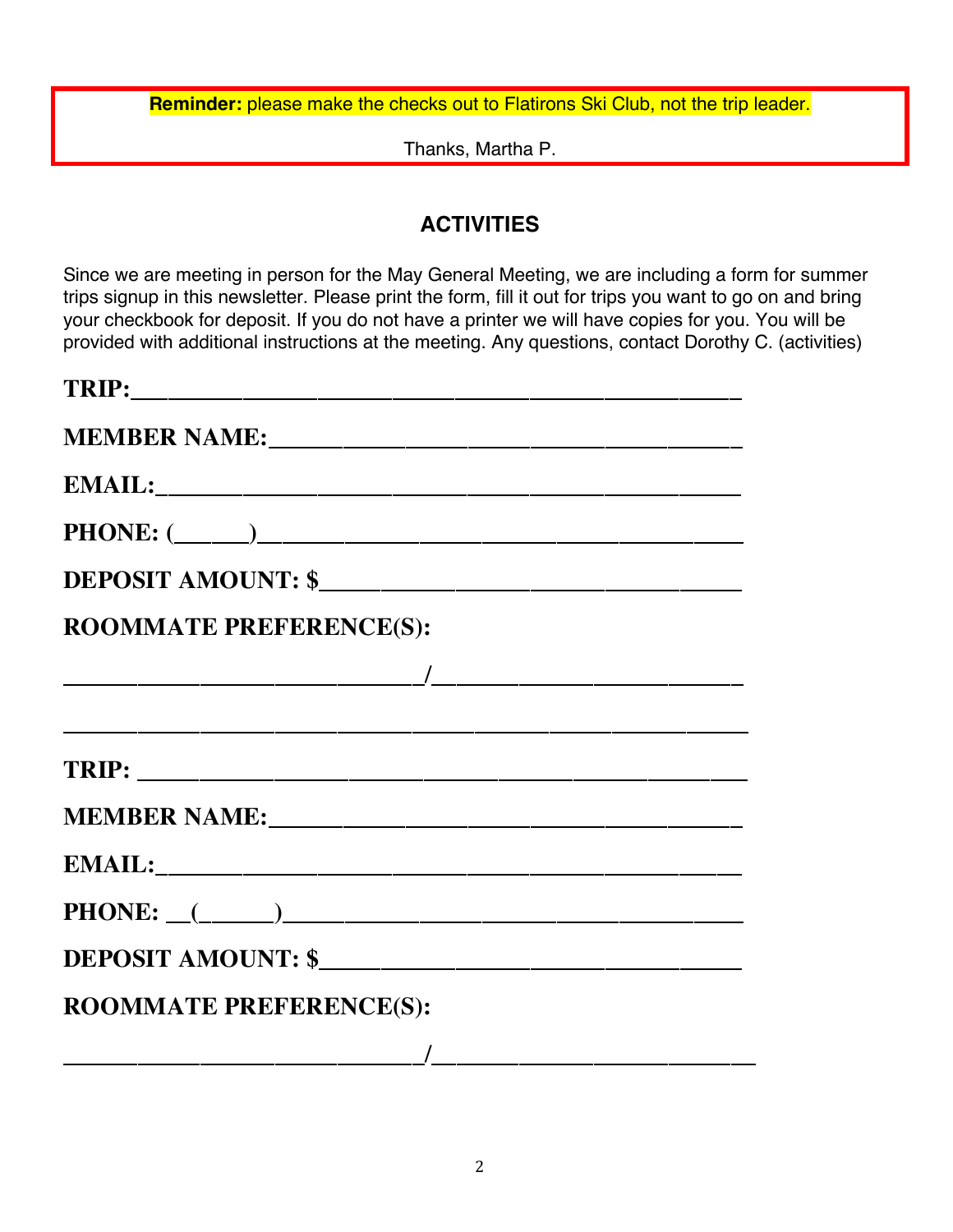## **\*\*\*\*\*\*\*\*SPRING IS HERE AND SO IS THE "FLING"\*\*\*\*\*\*\*\* FRIDAY JUNE 17TH at 11:30 AM ONCE MORE AT LOUISVILLE COMMUNITY PARK 955 Bella Vista Dr. Louisville 80027**

The FSC is again planning to purchase boxed lunches from Panera Bread for all attendees. The lunches may be a sandwich OR a salad, OR  $\frac{1}{2}$  a sandwich and  $\frac{1}{2}$  a salad. Please choose accordingly from the following options:

#### **SANDWICH choices – All sandwiches will include a pickle, chips and a cookie**

**ROASTED TURKEY AND AVOCADO BLT:** Roasted turkey raised without antibiotics, applewoodsmoked bacon, emerald green lettuce, avocado, mayo, salt and pepper on Country Rustic Sourdough bread.

**STEAK AND ARUGULA:** Grass fed beef, arugula, vine-ripened tomatoes, pickled onions, mustard, mayo and garlic aioli, salt and pepper on Country Rustic Sourdough bread.

**BACON TURKEY BRAVO:** Oven-roasted turkey breast, applewood-smoked bacon, smoked Gouda, emerald greens, Panera vine-ripened tomatoes and signature sauce with salt and pepper on thin-sliced Tomato Basil bread.

**NAPA ALMOND CHICKEN SALAD SANDWICH:** Chicken raised without antibiotics tossed with diced celery, seedless grapes, toasted almonds and special dressing, and served with emerald green lettuce, vineripened tomatoes, salt and pepper on Country Rustic Sourdough bread.

#### **SALAD choices – Salads will include a French baguette and a cookie**

**GREEN GODDESS CHICKEN COBB:** Chicken raised without antibiotics, arugula, romaine, kale and radicchio blend, grape tomatoes and pickled red onion tossed in Green Goddess dressing and topped with avocado, bacon and cage-free hard-boiled egg.

**STRAWBERRY POPPY SEED:** Chicken raised without antibiotics, mandarin oranges and fresh strawberries, blueberries, and pineapple tossed in fat-free poppy seed dressing and topped with toasted pecan pieces.

**FUJI APPLE SALAD WITH CHICKEN:** Chicken raised without antibiotics, arugula, romaine, kale and radicchio blend, grape tomatoes, red onions, toasted pecan pieces, Gorgonzola cheese and apple chips tossed with sweet white balsamic vinaigrette.

**SEASONAL GREENS SALAD:** Arugula romaine, baby kale and red leaf blend, grape tomatoes, red onions and diced cucumbers tossed with Greek dressing.

Please contact me, Elease M., with any question.

## **PLEASE LET ME KNOW YOUR CHOICES BY MAY 20TH**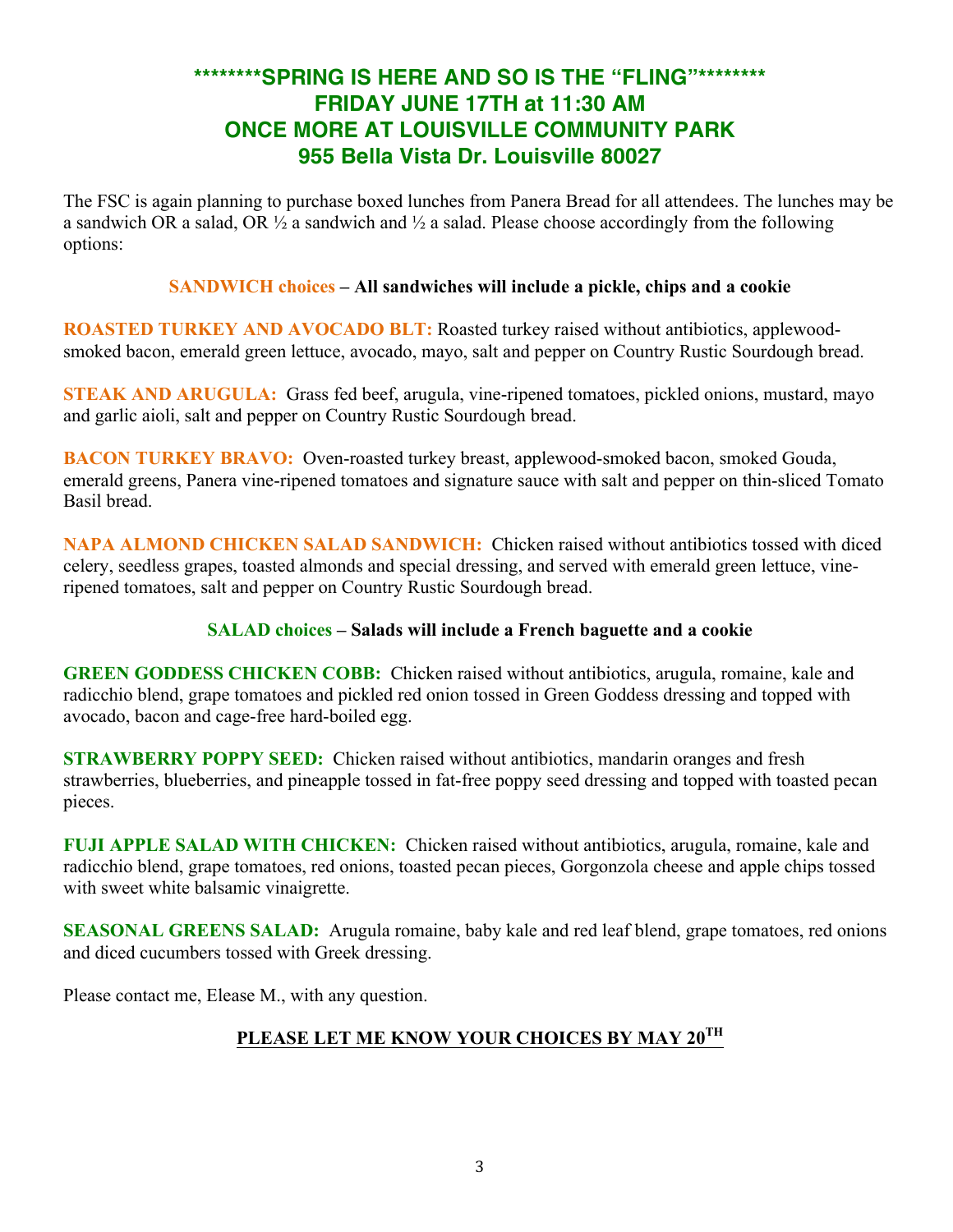### **\*\*\*MOAB \*\*\***

Moab spring trip is full. If you want to be put on a waitlist, please contact Debbie W.

**\*\*\*\*\*\*\*\*\*\*\*\*\*\*\*\*\*\*\*\*\*\*\*\*\*\*\*\*\*\*\*\*\*\*\*\*\*\*\*\*\*\*\*\*\*\*\*\*\*\*\*\*\*\*\*\*\*\*\*\*\*\*\*\*\*\*\*\*\*\*\*\*\*\*\*\*\*\*\*\*\*\*\*\*\*\*\*\*\*\*\*\*\*\*\*\*\*\*\*\*\*\*\*\*\*\*\*\*\*\*\*\*\***

## **TUESDAY HIKES ARE BACK**

Meet at the trailhead promptly at 6.00 PM. We will hike  $\sim 60 - 80$  minutes. Potluck at trailhead after hike. Bring a dish for 6-8 to share, your own plates, drink and utensils.

### **May 3 Bobolink Trail**

Pat I.

Meet at East Boulder Rec Center East Parking (Baseline East to 55<sup>th</sup>, turn Rt and follow road past soccer fields to East End of road.) Potluck after at Pat's.

### **May 10 Peoples Crossing – Settlers Park**

Louisa Y.

Meet at Louisa's house – Best to park on the street just West of the entrance to her place. Potluck at Louisa's house after hike.

#### **May 17th – Walden Ponds**

Nancy P.

From 75<sup>th</sup> and Arapahoe go North on 75<sup>th</sup> for approx 2 miles. You will pass Valmont and the sign to Sawhill Ponds, and will then see the sign for Walden Ponds Wildlife Habitat on the left. Turn here and continue about ¼ mile to sign saying Cottonwood Marsh. Park in the parking lot there. After hiking we will picnic at the shelter.

### **May 25th – South Mesa Trail**

Karin C. & Dave D.

Go South on Broadway, turn Rt on Eldorado Springs Road. Go downhill about 2 miles to parking lot on the right. Potluck at trailhead picnic tables.

### **May 31 – Eagle Trail**

Linda G. & Roger B.

Directions: From CO 119 Diagonal, turn LEFT onto Jay Road. Turn RIGHT onto road to Boulder Reservoir, see the sign. Continue as the road becomes dirt for a couple of miles to parking on the left. Potluck at Linda and Roger's house after.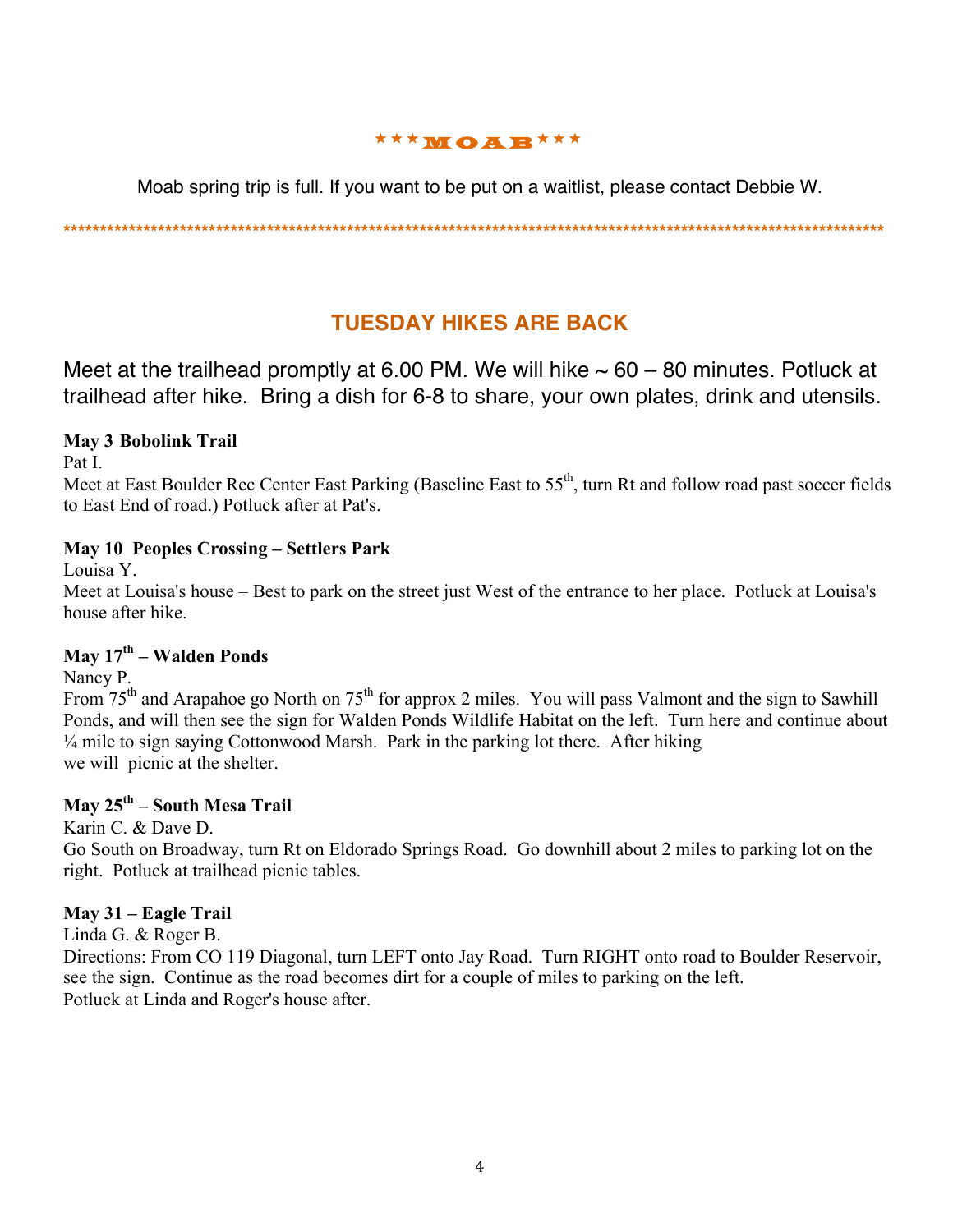## **THURSDAY HIKERS \*\*\*SUMMER TIME CHANGE\*\*\***

Starting in May, the Thursday hikes will start earlier. Doing this gives us more time to travel into the mountains and do longer hikes.

We will meet at the Meadows Shopping Center at 7:45 AM to set up car pools and get packed up. We will leave promptly at 8:00 AM. The Meadows Shopping Center is located in the SW corner of Foothills and Baseline near the 1<sup>st</sup> Bank/Remax building.

As always come prepared for all kinds weather and lots of food and water, etc. Email or call Louisa Y. or Sue E. to let us know you are going to join us or if you have questions

## **3rd Thursday Hike – May 19th**

We will go to Trail Ridge Road in RMNP, no reservation needed for this date. Trail Ridge Road is open to Rainbow Curve where there is parking. The road opens for traffic from Rainbow Curve after Memorial Day. The hike is a walk on the road. The views are spectacular, dogs on leash are allowed. This is a fun event. Details by email the Monday before. Dolores A.

## **10th Mountain Division Hut Trip**

Arrangements have been made to go to the Fowler-Hilliard Hut August 9, 10 and 11, 2022. Spend a couple of days unplugged from electronics – no TV or radio. Cell phone service may not exist either. You will need to bring your own sleeping bag. There is room for 16 people (including co-leaders Sue and Louisa). Registration will open at the May  $5<sup>th</sup>$  General Meeting. Total cost will be \$100 per person, which includes 2 breakfasts and 2 dinners planned by volunteers. A \$20 deposit holds your space, final payments are due June 15th. For more information, contact Sue E. or Louisa Y.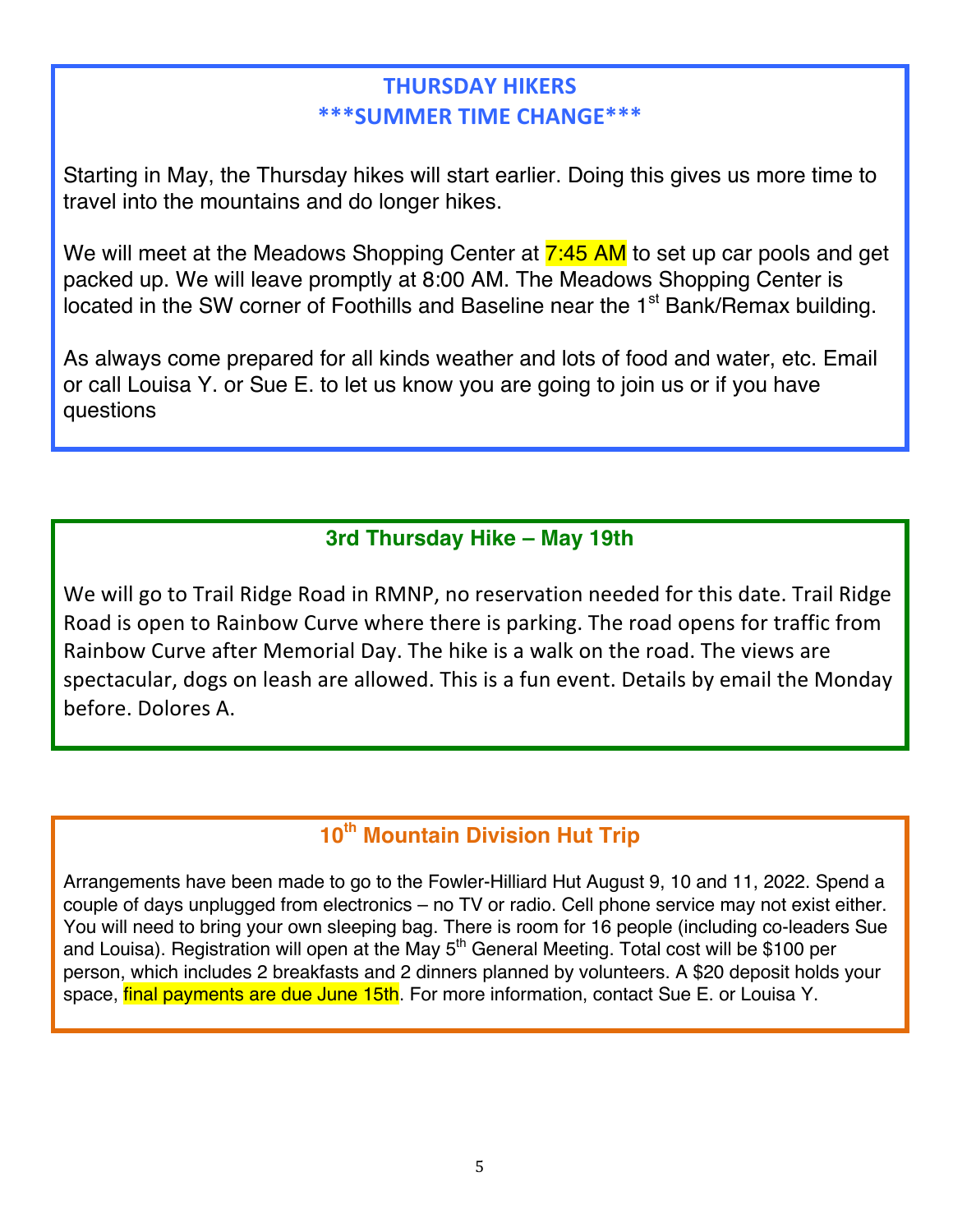

## **FSC Book Club**

**DATE:** May 16th, Monday, 5:30 PM (Note Time Change) **PLACE: Pat I.'s house LEADER:** Pat I. **BOOK:** Joyful by Ingrid Fetell

Note!!! This is one week later than our regular schedule of meetings. It is an in-person meeting.

In *Joyful*, designer Ingrid Fetell Lee explores how the seemingly mundane spaces and objects we interact with every day have surprising and powerful effects on our mood. Drawing on insights from neuroscience and psychology, she explains why one setting makes us feel anxious or competitive, while another fosters acceptance and delight—and, most importantly, she reveals how we can harness the power of our surroundings to live fuller, healthier, and truly joyful lives.

### **\*\*\*\*\*Thursday Ski Trips\*\*\*\*\***

We had a great day at Winter Park on Thursday April 14 with a foot of new powder! However, I may be done for the season. It has been very warm and there hasn't been much snow lately. If that changes I will send an email blast to the people on my list of Thursday skiers (who get notifications of our activities and help connecting people to car pools). Anyone who isn't on the list who would like to get the emails, email me, Arnie M.

### **2022 Wildflower Rambles**

An interest list is being assembled with those who have responded about rambles this summer. Because it is difficult to plan for the entire summer under these circumstances, we will plan rambles as we go. The rambles leader core will decide on locations and meet up time/place. Details are still being sorted out.

If you are interested in participating this summer, please drop Linda P. an e-mail. An indication of what you are comfortable doing or specific places that would appeal for rambling are welcome. Would you like to see something special (for example calypso orchids)?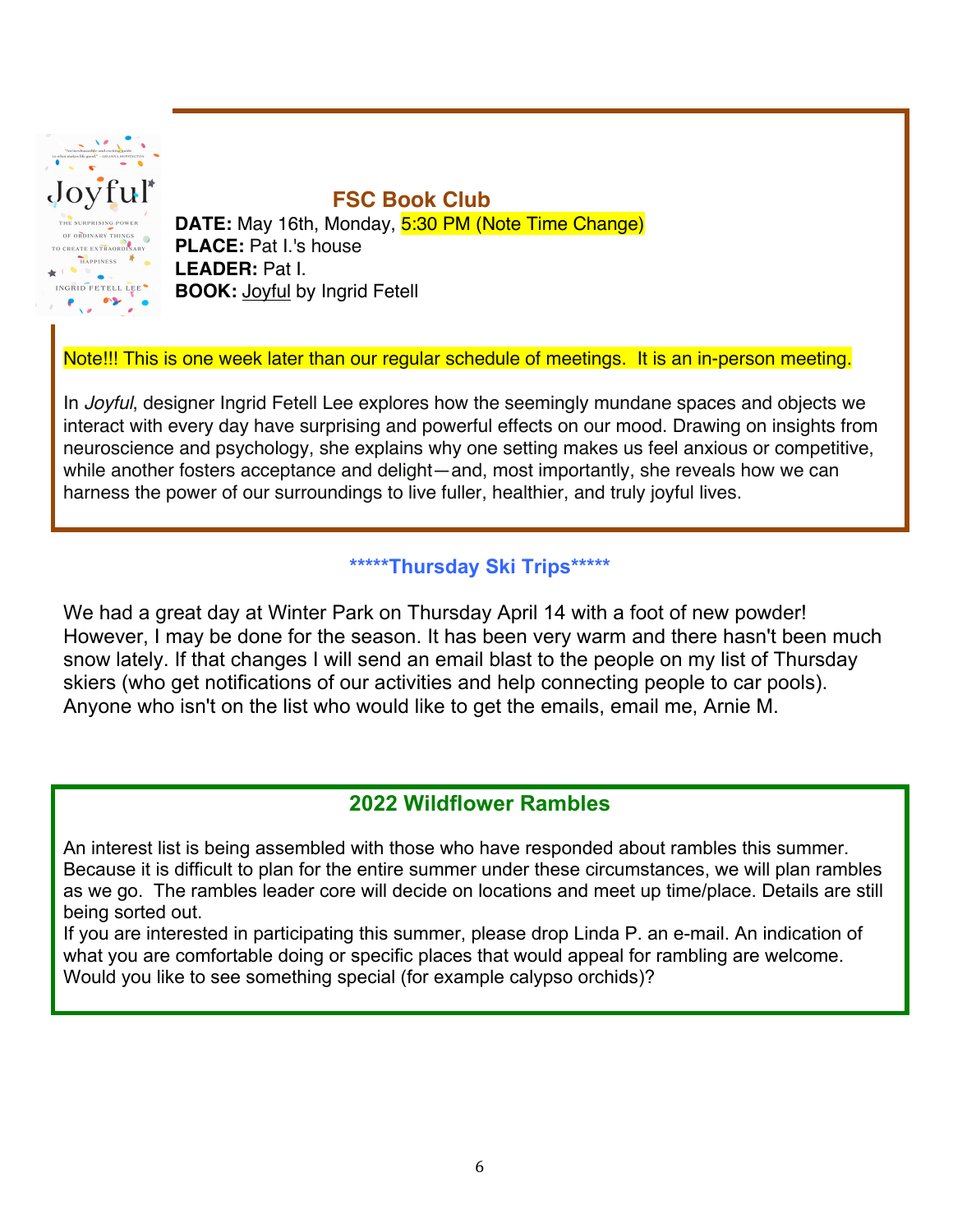#### **NEW SUMMER TRIP CUMBRES & TOLTEC SCENIC RAILROAD June 21 and 22, 2022**

The Cumbres & Toltec railroad is the oldest narrow-gauge railroad in Colorado. It starts in Antonito, Colorado, crosses the state line between Colorado and New Mexico to Chama, New Mexico. It is powered by several stem engines that date back to the late 1800's. It was named the #1 Scenic Train by "USA Today 10 Best" and has been featured in National Geographic and a number of movies including Indiana Jones & The Last Crusade and Wyatt Earp to name a few. There is more information on their web site www,cumbrestoltec.com. Check it out.

We will drive to Alamosa on Tuesday, June 21, and stay at hotels in Alamosa. Car pools will be formed and each group is responsible for making their own hotel reservations. The next morning, we will drive to Antonito which is 30 miles south of Alamosa. This is a full day trip and takes 6 hours to cross the pass to Cumbres,NM. We will then take a bus back to Antonito. The train stops at the summit of the pass at Osier Station for lunch. (Lunch is included in the ticket price as is the bus.) There are a lot of sights to see and places to go after we return to Antonito. Some possibilities are to drive to Ghost Ranch which is south of Chama. Ghost Ranch is famous for being the home of Georgia O'Keeffe. There is a museum close to the ranch. In addition Ghost Ranch is a stunning display of geology with rock formations and colors. There are some good hikes in the area. Other possibilities include Taos, Santa Fe, the Great Sand Dunes, and hot springs.

The cost for the train ride is \$145 and includes lunch and riding in the Coach car. Sign up will begin at the May club meeting. Any questions – call Sue E.

## **Crane Festival**

The ski club is planning a trip to Steamboat Springs over Labor Day weekend (9/1 to 9/4) to see the Crane Festival. There are viewings, talks and field trips. We are also planning to do some hiking in the area. We will be staying at the Holiday Inn at Steamboat. The cost per person will be \$350 for 3 nights. Deposit will be \$50 due asap so we can get an accurate count. Final payment will be due July 1. For more information contact Dorothy C (activities) via email.

### **Bicycle Trip Announcement September 6-9, the Tuesday thru Friday of Labor Day week**

A 3 or 4 day bicycle trip is planned for September Tuesday-Friday, September 6-9. This is either a 3 or 4 days depending upon the participants arrival time in Gunnison Colorado. The shortest day's ride is scheduled for the first day. Whether the participant chooses to ride on the first day is optional but a short ride is planned for this day for those arriving in Gunnison by 1:00 PM. All four days' rides are "out and back" rides so the participants can choose to shorten the length by doing a remote start to shorten the distance. All rides are on roadways. On one of the days, we will ride to Crested Butte from Gunnison. The final routing is dependent upon a scouting trip. Further details can be provided by contacting Richard Patnoe via email.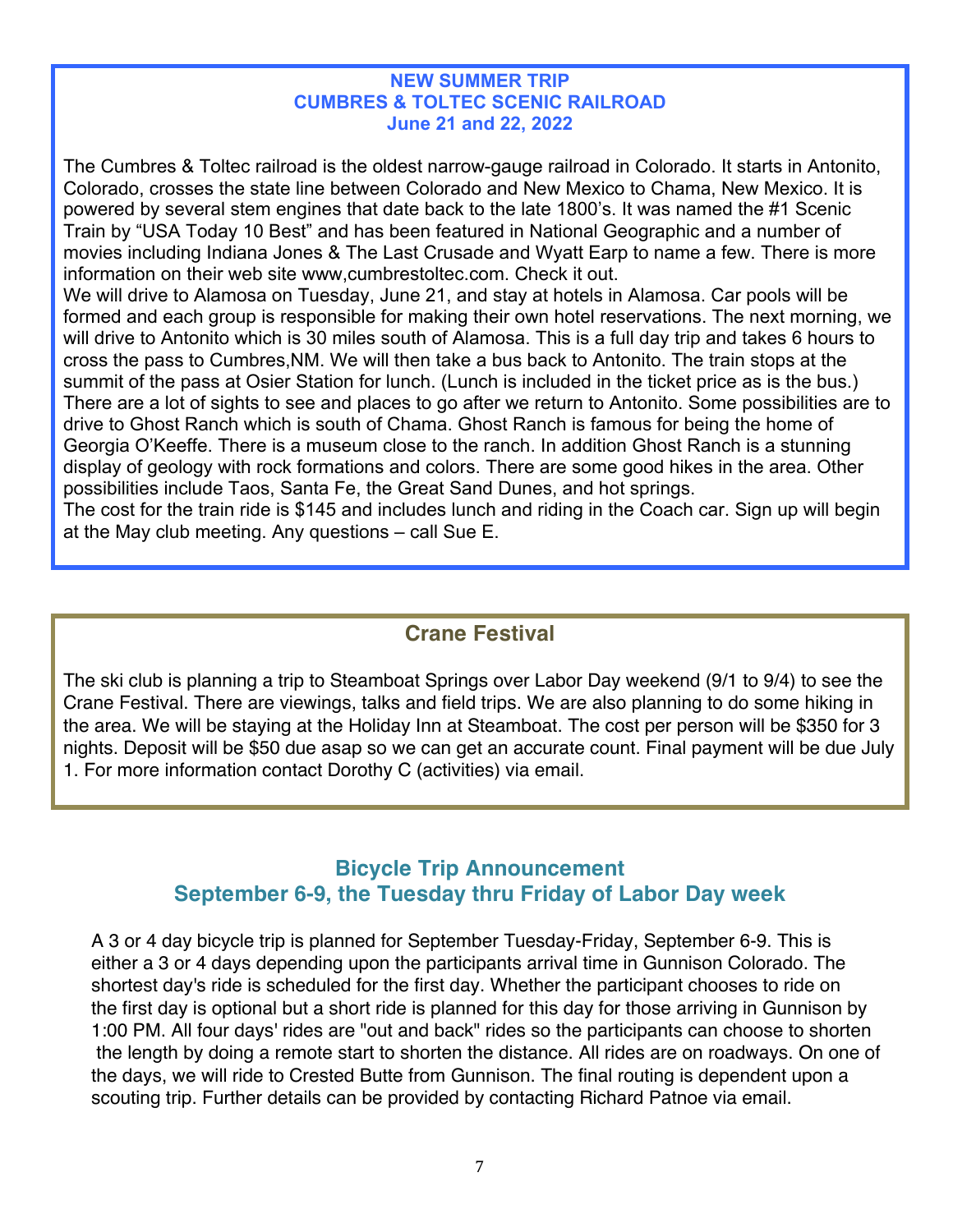## **2022 Crested Butte Wildflower Trip, July 22 – 25, 2022**

Linda and Chris P. will lead a Wildflower Rambles trip to Crested Butte next July 22 – 25, 2022 - 3 nights lodging at the Cristiana Guesthaus on Friday, Saturday, Sunday, checking out Monday. **Total trip cost is \$370.00 per person in a double occupancy room or \$510.00 per person in a single occupancy room**.

Sign up continues for the trip. The rooms still available are king and single occupancy (1 queen bed) rooms. All of the queen+double rooms are taken.

The Cristiana provides breakfast each morning. Provide your own lunch with items brought from home in a small cooler or purchased locally. Dinners will be at local restaurants. The trip cost covers only lodging with breakfast.

The trip leaders will lead a hike on both Saturday and Sunday. Participants are welcome to join them or go out on their own. Options for wildflower walks and hikes are numerous, ranging from walks in/near town to strenuous hiking to mountain passes. People going on the trip should be in good physical health and condition.

#### **A non-refundable deposit of \$75.00 per person is required by mail at the time of sign-up.**

Sign-up is for those who are ready to commit to go on the trip. A waiting list is open. If you have interest in going but are not sure and still thinking about it (for COVID or other reasons), put your name on the waiting list – no deposit is required to join the waiting list. Before you sign up and pay a deposit, be sure you are ready to come on the trip. There are accommodations for 22 people: 4 couples (king), 8 persons in 4 queen+double rooms (each with own bed) and 6 single persons (queen). One person in a queen room will pay the single occupancy rate of \$510.00. Questions? Contact Linda and Chris by e-mail/telephone.

Please contact us by e-mail to let us know you will be signing up and sending payment. We will look out for your check in the mail. Make out checks to Flatirons Ski Club and put 2022 Wildflower Crested Butte in the note line. Send deposits and final payments to the Paris' by mail (address available from the membership list). **Do not contact the Cristiana directly – sign up and payment is only through FSC** for this trip. **Full payment is due by June 1, 2022.** After that date, unused rooms will be cancelled.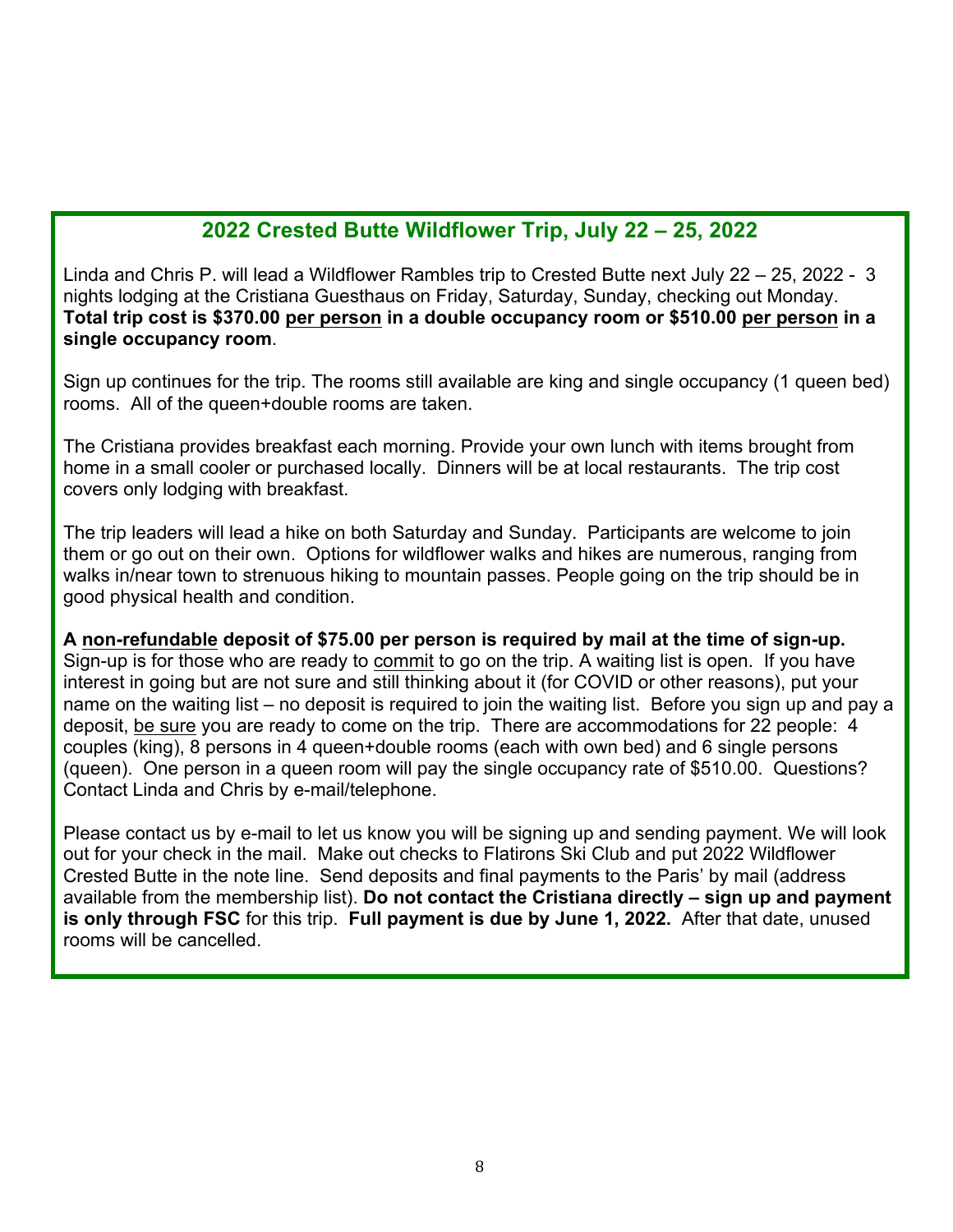## **AVALANCHE RANCH TRIP and APPLE FESTIVAL trip in 2022**

(None scheduled for 2023, so this may be the last)

https://avalancheranch.com/

Avalanche Ranch is 11.35 miles south of Carbondale, CO and 5 miles north of Redstone, CO We will arrive on September 30<sup>th</sup> and leave on October 3rd.

For those who are new to the club, the Avalanche Ranch trip has been run for many years by the club. We rent cabins at Avalanche Ranch and soak in the brilliant color of the area, especially the golden aspen, the green pines, the gray mountains, the blue sky and occasionally the white snow on the mountains. The Apple Festival is an event run by the staff once a year. They provide meat and others provide everything else. But what I find most interesting is the community of people who attend, most are local, and they play bluegrass music for at least an hour around the campfire.

Other than the Apple Festival, there are wonderful hikes to be made and the weather is almost always perfect. Did I mention that there are several hot tubs and a hot pool which are free and open to us twenty-four hours a day?

The club provides chili on Friday night and protein on Sunday night. On Saturday, the Ranch will provide the protein and each guest is asked to bring something for the huge potluck. We have the Ranch House this year for happy hours and generally getting together.

The price will be \$255 a person for three nights of paradise but there are many queen beds which will need to be filled so anyone willing to share a bed with someone else will have a much better chance of getting on board this remarkable trip. The trip is full now but send in a deposit check of \$50.00 made out to FSC to get on the WAITING list. Send checks to:

Roger P. (Address available in Membership Roster)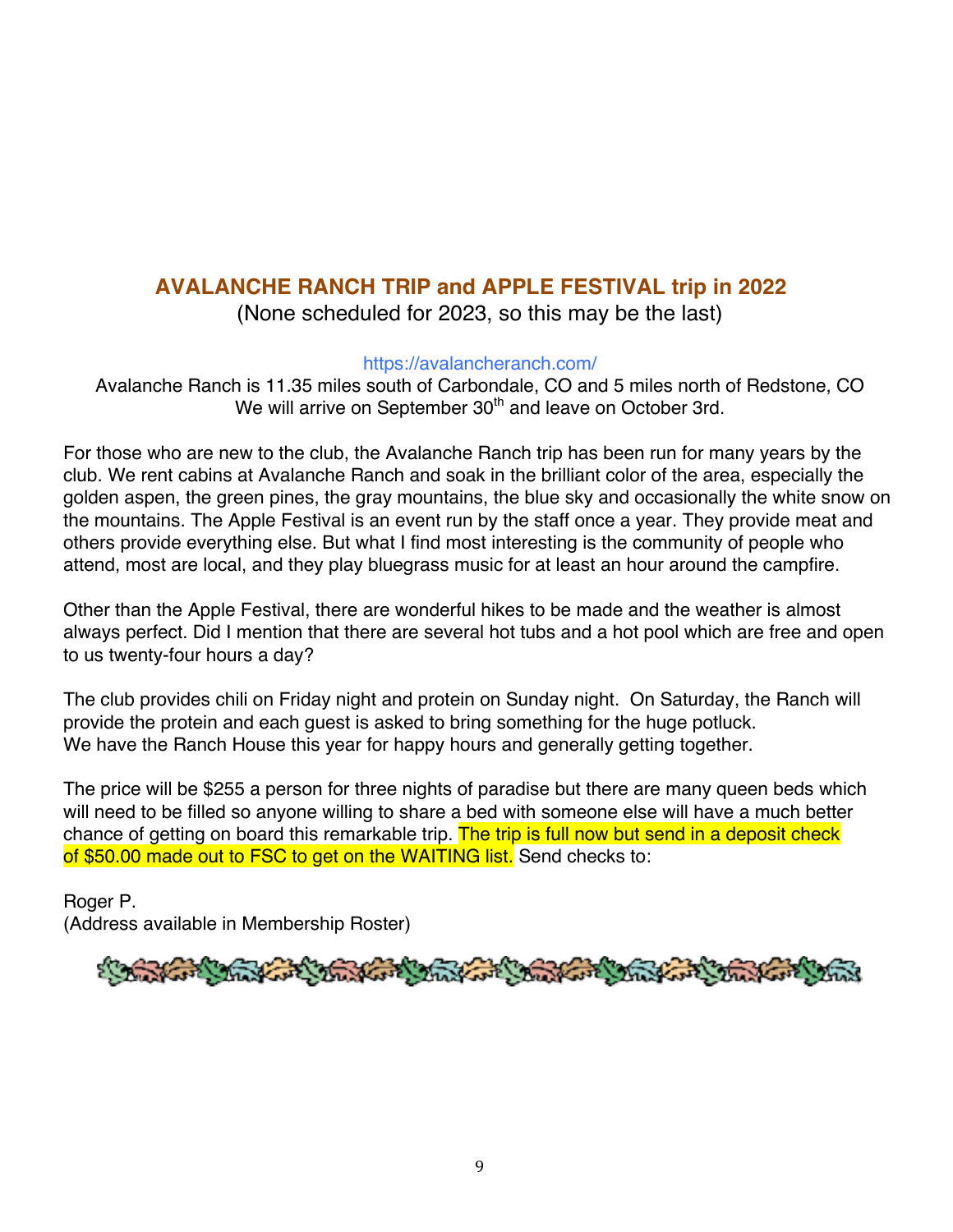### **Want to Sell Something?**

Every month, members will now have the opportunity to sell something (ski equipment, etc.) by having their items listed in our FSC Club Newsletter. Submit your items via email to Marianne B., in the body of your email or as an attachment (.doc or .docx). Submissions will need board approval. Marianne will need to receive your information by the Wednesday before the monthly board meetings. Items will be posted in the Newsletter sometime during the 4<sup>th</sup> week of the month. Items will appear in the newsletter only once, they will not roll over to the following month's newsletter.

## **SAVE THE DATE**

A small group of us are planning an informal trip to Mt. Bierstadt. The goal is to summit on Monday, July 18<sup>th</sup> 2022. Woe is me, this will be my first attempt, so no promises, though there are those who will summit. To acclimate to the high altitude, I will be staying in Georgetown for two days prior. Others may camp near Guanella Pass. If you want more information, let me know and I can add you to our email list. Monica A.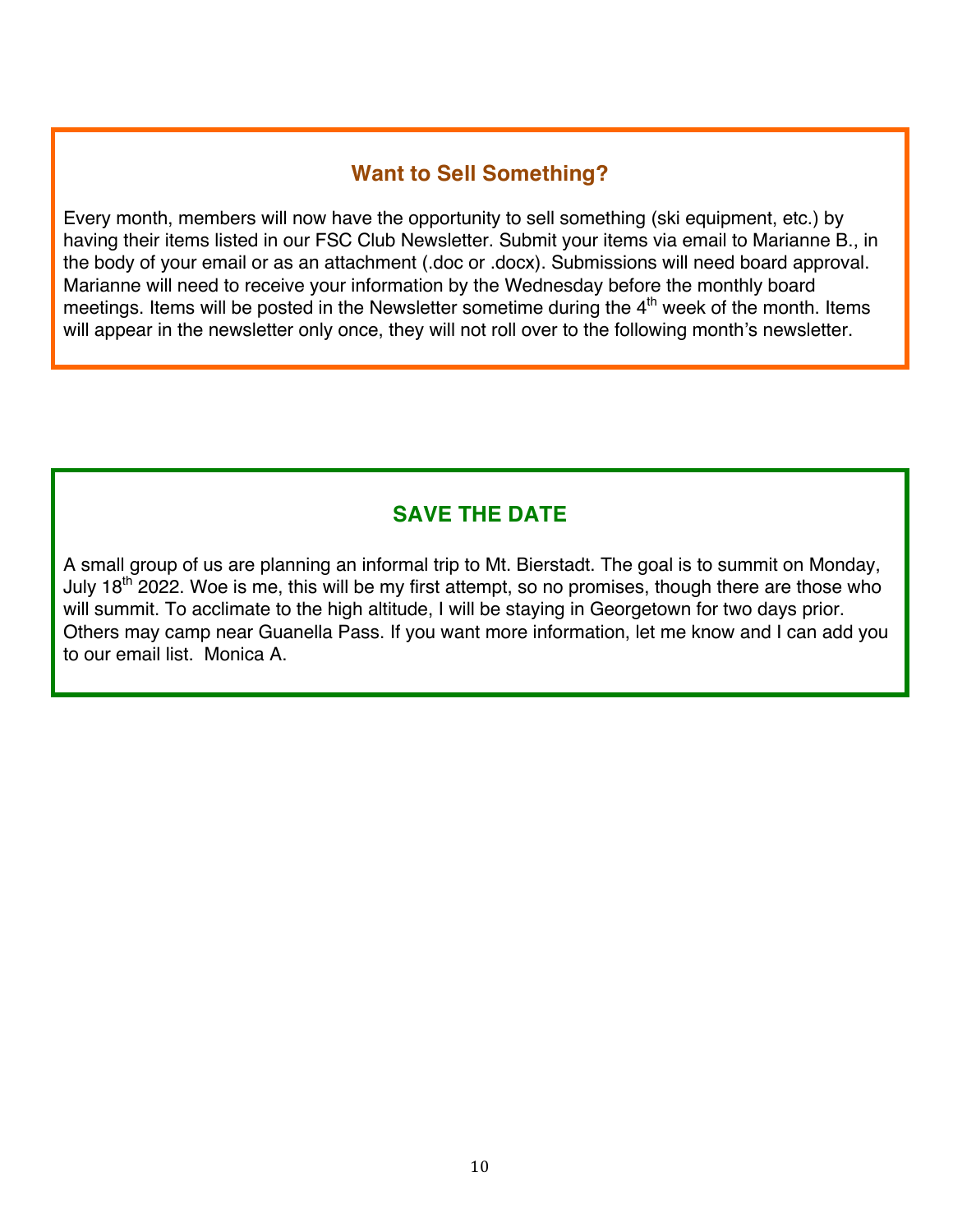## **FSC GENERAL POLICIES FSC Board approved and updated as of August, 2021**

Sign-up Procedures: FSC doesn't intend to profit from activities, but usually charges a fee to cover costs.

1.1 Your deposit holds your place on the activity.

1.2 Deposits and balances in general are non-refundable.

1.3 If an activity is full, your name will be added to the Wait List. Cancellations often occur.

1.4 If you must cancel, notify the Activity Leader promptly so a replacement can be found.

1.5 If you are replacing someone, you must reimburse that person for the fees he/she already paid.

1.6 If your balance is not paid by the Due Date, the Activity Leader will replace you with a person on the Wait List.

1.7 Pay separately for each activity, noting the activity name and date with the payment.

1.8 Make payments out to "Flatirons Ski Club" and give them to the Activity Leader.

1.9 Communicate any issues promptly to the Activity Leader.

Capability. When a person's capability is inadequate for the activity, it negatively impacts other participants.

2.1 For the group's safe enjoyment of a given activity, members and guests must participate only in those group activities (skiing, hiking etc.) that are well within their current endurance, ability and skill so as not to cause an incident.

2.2 An incident is defined as any accident or adverse disruption to the safety of the planned group activity, an increase in the group's time or cost to accomplish the planned activity, or undue imposition on the group or outside parties.

2.3 Recognizing that mistakes can occur and accidents can happen, repeated incidents caused by a participant's lack of capability may disqualify that member from group activities, and may result in use of FSC's Grievance procedure.

Guidelines for Conduct

3.1 During an activity, the Leader's decision on member participation is final.

3.2 Participants should be provided with a list of contact information for all participants, when possible, and should be aware that mobile devices might not have service in remote areas.

3.3 Group activities should be done with a minimum of two people in the case of rescuepatrolled areas, and with a minimum of four people in other cases (so one person can stay with the injured person and two others can go together for help).

3.4 If a group member becomes incapacitated, the group must care for him/her, because participation in the activity implies agreement to help out in case of trouble.

3.5 A group must not split up unless there is a clear plan for a regroup place and time.

3.6 Turn-around times should be determined so that return can be accomplished in a timely manner.

3.7 In case a group becomes separated, group members should wait at the first fork in the trail or at the base of an agreed-upon ski lift.

3.8 Individuals who voluntarily separate from their group are no longer considered

participants in the group activity, and the group is relieved of responsibility for them.

3.9 Carrying communication devices (e.g., cell phones and walkie-talkies) is strongly encouraged for all members.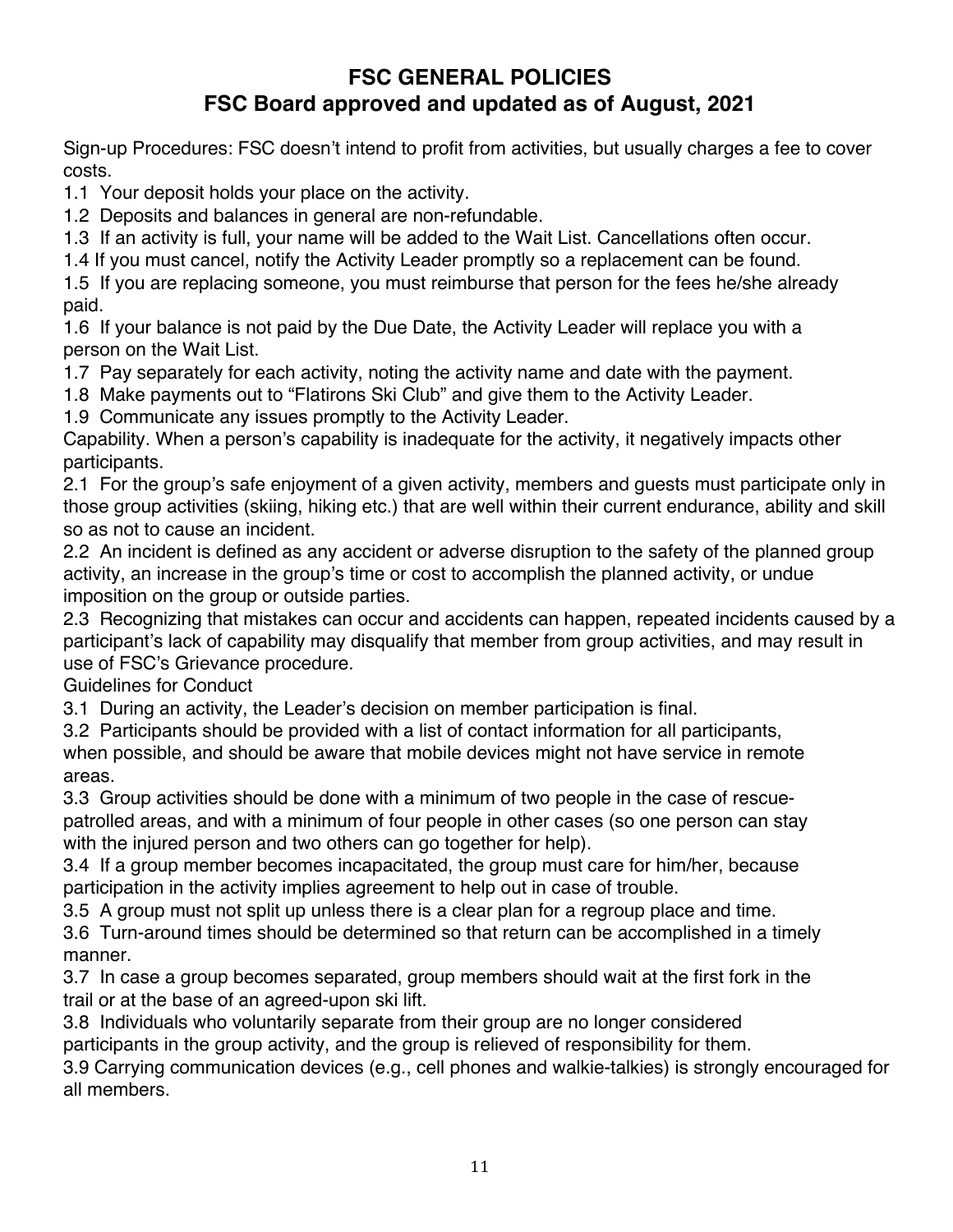#### **MAY CALENDAR**

| <b>Sunday</b> | <b>Monday</b>                     | <b>Tuesday</b>                       | Wednesday | <b>Thursday</b>                                                               | <b>Friday</b>                                                                        | <b>Saturday</b> |
|---------------|-----------------------------------|--------------------------------------|-----------|-------------------------------------------------------------------------------|--------------------------------------------------------------------------------------|-----------------|
| 1             | $\overline{2}$                    | 3<br><b>Tuesday Hike</b><br>6:00 PM  | 4         | Thursday<br><b>Hike 7:45 AM</b><br><b>General Mtg</b><br>7:00 PM              | 6<br><b>FAC</b><br>4:00 PM                                                           | $\overline{7}$  |
| 8             | $\mathbf{9}$                      | 10<br><b>Tuesday Hike</b><br>6:00 PM | 11        | 12<br><b>Thursday</b><br><b>Hike 7:45 AM</b>                                  | 13<br><b>FAC</b><br>4:00 PM                                                          | 14              |
| 15            | 16<br><b>Book Club</b><br>5:30 PM | 17<br><b>Tuesday Hike</b><br>6:00 PM | 18        | 19<br>3rd Thursday<br>Hike, Time<br><b>TBD</b><br><b>Board Mtg</b><br>7:00 PM | 20<br><b>Deadline for</b><br><b>Spring Fling</b><br>choices<br><b>FAC</b><br>4:00 PM | 21              |
| 22            | 23                                | 24<br><b>Tuesday Hike</b><br>6:00 PM | 25        | 26<br><b>Thursday</b><br><b>Hike 7:45 AM</b>                                  | 27<br><b>FAC</b><br>4:00 PM                                                          | 28              |
| 29            | 30                                | 31<br><b>Tuesday Hike</b><br>6:00 PM |           |                                                                               |                                                                                      |                 |

## **Board Members**

| President         | <b>Beth Gaffney</b>     |  |
|-------------------|-------------------------|--|
| V. President      | <b>Sue Evans</b>        |  |
| Secretary         | <b>Mary Anne Davitt</b> |  |
| Treasurer         | <b>Martha Parks</b>     |  |
| Publicity         | Donna Scott             |  |
| (Co-Chairs)       | Linda LaGanga           |  |
| <b>Newsletter</b> | Marianne Bachman        |  |
| Membership        | Linda Giandinoto        |  |
| Social Chair      | Elease Miller           |  |
| (Co-Chairs)       | Debbie Williamson       |  |
| Safety Chair      | Arnie Mullen            |  |
| Downhill Chair    | <b>Rosie Piller</b>     |  |
| <b>Activities</b> | Dorothy Cohen           |  |
| (Co-Chairs)       | Maggie Livingston       |  |

## **Members at Large**

|                  |              | ______ |  |
|------------------|--------------|--------|--|
| Mailing          | Roger Briden |        |  |
| <b>Webmaster</b> | Roger Briden |        |  |